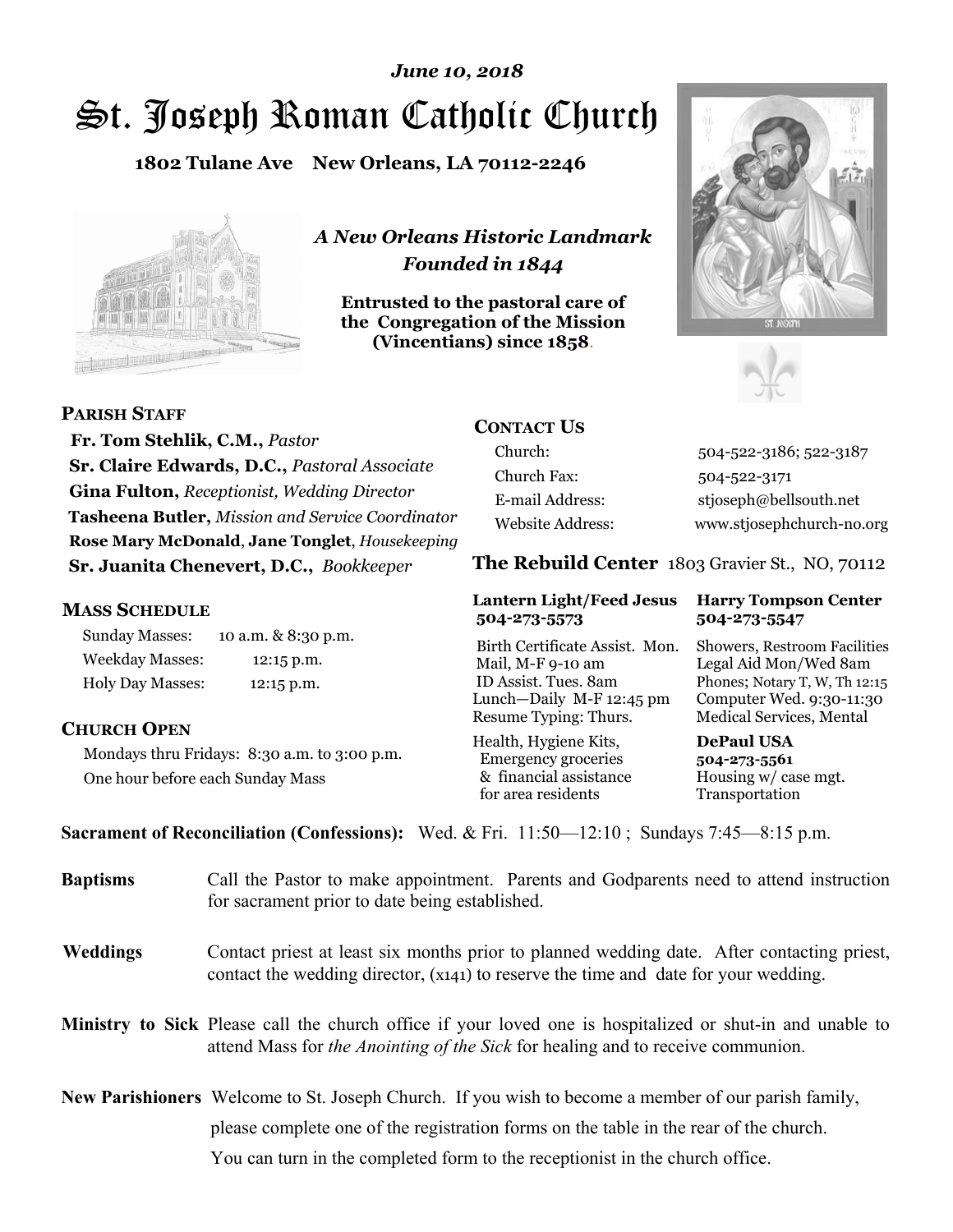# **Tenth Sunday in Ordinary Time**  June 10, 2018



 **10:00 am** *St. Joseph Parishioners and Benefactors*

 **8:30 am Joseph Morales, Jr. (+); Joseph D'Alfonso; Phillippa D' Alfonso**

| Monday, June 11, 2018-St. Barnabas                                          | <b>READINGS FOR THE WEEK</b>                                       |
|-----------------------------------------------------------------------------|--------------------------------------------------------------------|
| 12:15 p.m. Mr & Mrs. Major Uko $(+)$                                        | <i>June 10</i> One in Faith #1063<br>Sunday,                       |
| Tuesday, June 12, 2018-                                                     | Mon.: Acts 11:21-26; 13:1-3; Ps 98:1-6; Mt 5:1-12                  |
| 12:15 p.m. Mr. & Mrs L. Livers $(+)$                                        | Tues.: 1 Kgs 17:7-16; Ps 4:2-5, 7b-8; Mt 5:13-16                   |
| Wednesday, June 13, 2018—St. Anthony of Padua                               | Wed.: 1 Kgs 18:20-39; Ps 16:1-11; Mt 5:17-19                       |
| $12:15$ p.m. C. Arceneaux                                                   | Thurs.: 1 Kgs 18:41-46; Ps 65:10-13; Mt 5:20-26                    |
| Thursday, June $14, 2018$ —                                                 | Friday: 1 Kgs 19:9-16; Ps 27:7-14; Mt 5:27-32                      |
| 12:15 p.m. Karen Livers                                                     | Sat.: 1 Kgs 19:19-21; Ps 16:1-10; Mt 5:33-37                       |
| Friday, June $15, 2018$ —<br>12:15 p.m. Anthony D' Alfonso; Phyllis Chauvin | Sunday: Ez 17:22-24; Ps 92:2-3, 13-16;<br>2 Cor 5:6-10; Mk 4:26-34 |

#### **YOUR PRAYERS ARE ASKED FOR THE FOLLOWING PARISHIONERS , WHO ARE IN NEED OF HEALING:**

 Anthony Blaise, Clarke Bordelon, Lawrence & Mamie Brown, Cheryl Butler, Beverly Cook, John Caron, John Gebbia, Sylvia Daily-Powell, Joseph Delay, Bernardine Dupre, Ben Eble III, Terry Eggleston, Linda Elwood, Heather Faircloth, Winston Falgout, Frances Fiegler, Darrell & Ramona Ford, Fr. Lou Franz, CM, Mark Eiserloh, Warren Frught, Roselyn Hansen, Madonna Hayden, Sarah Hollier-Watkins, Bennet Joseph, Jr., Bette & Ken Kussman, Landy Lanza, James Leung, Sara Marino, Priscilla Martin, Karen McCoy, Florence Madison, Hazel McMiller, Donna Moore, Regina Pichoff, Tina Roderfeld, Pippy Sanders, Anita Schexnayder; Louise Sonnier, Malcolm Taylor, Mel & Gaspar Schiro; Jane Tonglet, Fritz Tripkovich, George Tripkovich, Georgiana Prevost, Marion Vaughn, Juanita Ware, Warren Webster, Grant Winand, Helen Wilson, Mary Willis, Lynn Williams, Monica Whitherspoon, Charlie & Joanne Slocum..

#### **SANCTUARY CANDLE AND MASS INTENTIONS**

The Sanctuary Candle is burning this week to pray for the eternal rest of **Fred Boyer.** To reserve a date to burn the Candle in memory of someone or for a special intention, please call the church office (522-3186). The Sanctuary Candle offering is \$15 for two weeks. The offering for Mass intentions is \$5.00 per Mass.

#### **Opportunity to Ministry to the Sick and Suffering**

If you are currently an EMHC and are interested in bringing Communion to those Catholics in healthcare facilities (hospitals, nursing homes, assisted living centers or hospice), please contact Deacon Jeff Tully at either jtully@arch-no.org or at 504-227-3606. There is a need in Southshore facilities, Northshore facilities, East-bank facilities and Westbank facilities. WE NEED YOU!!!

### **Christ the Healer Gala**

Christ the Healer, "Cristo Sana" a Medical Mission Program of the Pontifical Mission Societies, Archdiocese of New Orleans, invites you to the 10th annual Gala. This year is the celebration of 25 years in mission in Granada, Nicaragua. All proceeds benefit our medical, eye, and dental programs. The goal is to provide medical, eye, and dental services, without cost, serving those who are most in need. Sister Mary Bertilla McNeely, MSC, -founder will be honored in memorium. Also, this year will feature a special guest auctioneer, Anchor Meg Gatto, of Fox 8 News. Archbishop Aymond and Sr. Renee Daigle, MSC will present the history of Christ the Healer. The celebration will take place on Friday, June 22, 2018, Schulte Auditorium, Notre Dame Seminary, 2901 S. Carrollton Avenue from 7-10 pm. Tickets are \$65 and can be purchased through 501 Auctions. All proceeds to benefit Christ the Healer Medical Mission. For more information contact Kristie Vollentine at 504-527-5774.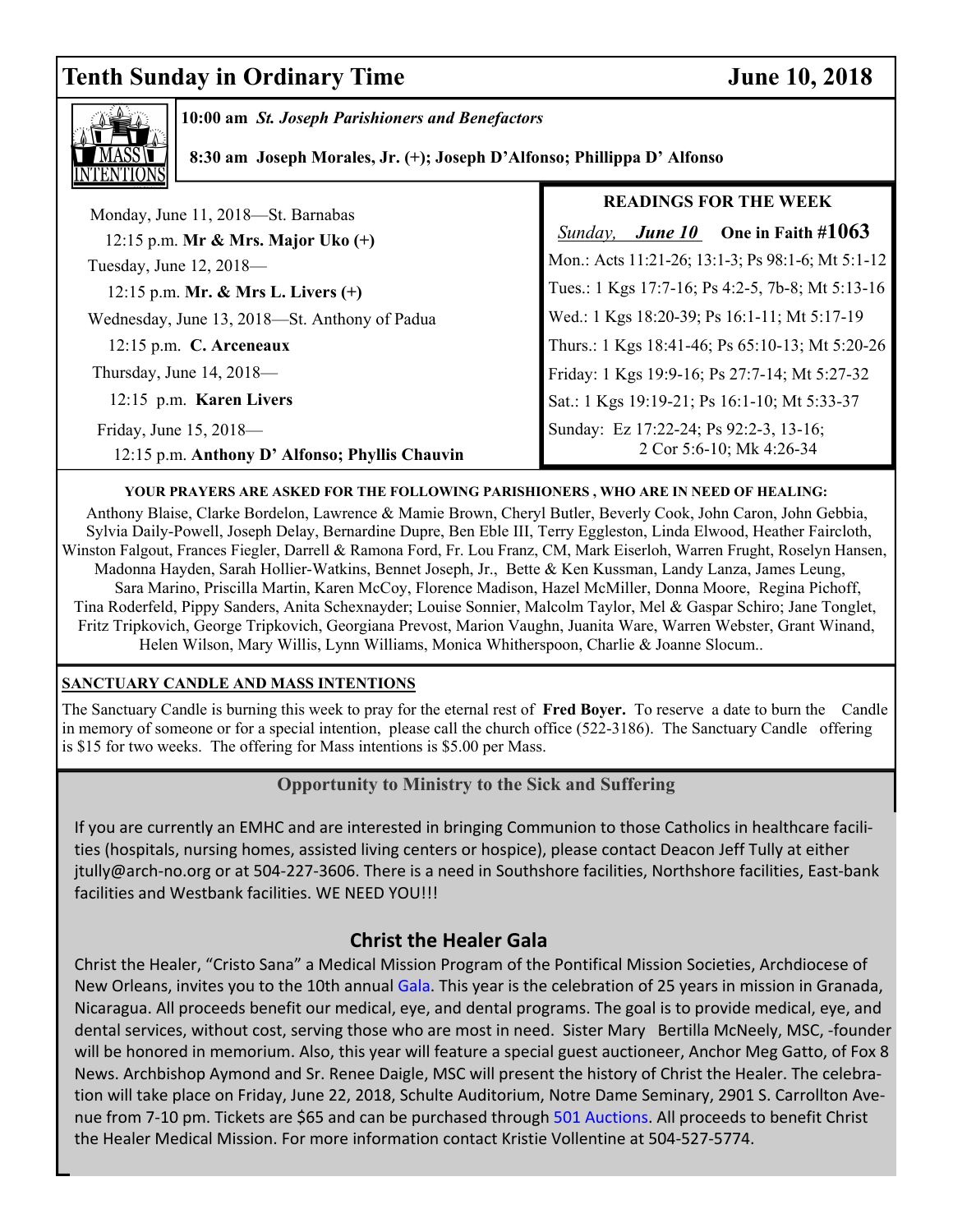Out of the depths I cry to you, O LORD; LORD, hear my voice! *—Psalm 130:1*

#### *PARISH CALENDAR*

June 24 **Children's Liturgy of the Word** (10am & 8:30pm)

June 24 Annual Mission Collection: **Daughter's of Divine Love**

**TREASURE & STEWARDSHIP**

 **Sunday, June 3….…....\$ 4,851.00** 

 **Capital Campaign ……….1,830.00** 

 *Thank you for your generosity* 

**Retrouvaille** is a program designed to provide help and support to married couples who are undergoing difficulties in their relationship. Sponsored by the Catholic Church, Retrouvaille is open to couples of all faiths. It has proven helpful to couples who are troubled and stressed, or if the relationship has grown cold and distant. The next Retrouvaille Weekend will be July 6-8, 2018, at the William J. Kelly Retreat Center in Bay St. Louis, Mississippi. For information please contact the Office of Marriage and Family Life at 504-861-6243 or see the website at **www.retrouvaille.org**.

Our prayers and congratulations go out to the **newly ordained priests** for the Archdiocese of New Orleans: Dominic Joseph Arcuri, Thien The Nguyen, Vincent Kien Trung Nguyen and Cletus Okwuchukwu Orji. God bless you!



# **Pope Francis'** *June* **Intention**

That social networks may work towards that inclusiveness which respects other for their differences.

# **Congratulations:**

To the recently baptized**:** 

**Bailey Mae Fernandez**



#### **TODAY'S READINGS**

**First Reading** — After Adam and Eve eat of the forbidden fruit, the LORD God puts enmity between the serpent and the woman (Genesis 3:9-15).

**Psalm** — With the Lord there is mercy, and fullness of redemption (Psalm 130).

**Second Reading** — We have an eternal dwelling from God, not made with hands  $(2$  Corinthians  $4:13 - 5:1$ ).

**Gospel** — "Whoever does the will of God is my brother and sister and mother" (Mark 3:20-35).

#### **PROMISES**

 Today's liturgy is full of promises. The reading from Genesis promises a final triumph over the power of sin and a renewal of creation. The reading from 2 Corinthians promises that all who follow Christ will have to struggle. It also promises, however, that we can persevere if we but recognize that Christ is within us, renewing us daily, and giving us the courage and the strength we need to endure. The Gospel promises that doing God's will makes us "family" with Jesus, who forgives all sin and triumphs over evil.

 Today might be a good day for us to make some promises as well. We can promise to stop kidding ourselves about our own tendencies to selfishness and sin. We can promise ourselves to believe—really believe—that while we are not sinless, we are forgiven. We can promise ourselves to combat evil and sin by acting as sisters and brothers not only to the Lord, but to one another as well.

#### **CHARTER FOR THE PROTECTION OF CHILDREN AND YOUNG PEOPLE**

In response to the Charter for the Protection of Children and Young People from the United States Conference of Catholic Bishops, the Archdiocese of New Orleans continues to make the Hot Line available for anyone who has been hurt or sexually abused by anyone who works for the Church. The Hot Line continues to be available; the number is (504) 522-5019. In continuing our commitment to support and to heal, we invite and encourage individuals who have been hurt or sexually abused recently or in the past by clergy, religious or other employees of the Archdiocese to call our Hot Line and your message will be received confidentially by a mental health professional. Anyone can make a direct call during regular business hours to the Victims' Assistance Coordinator at (504) 861-6253.